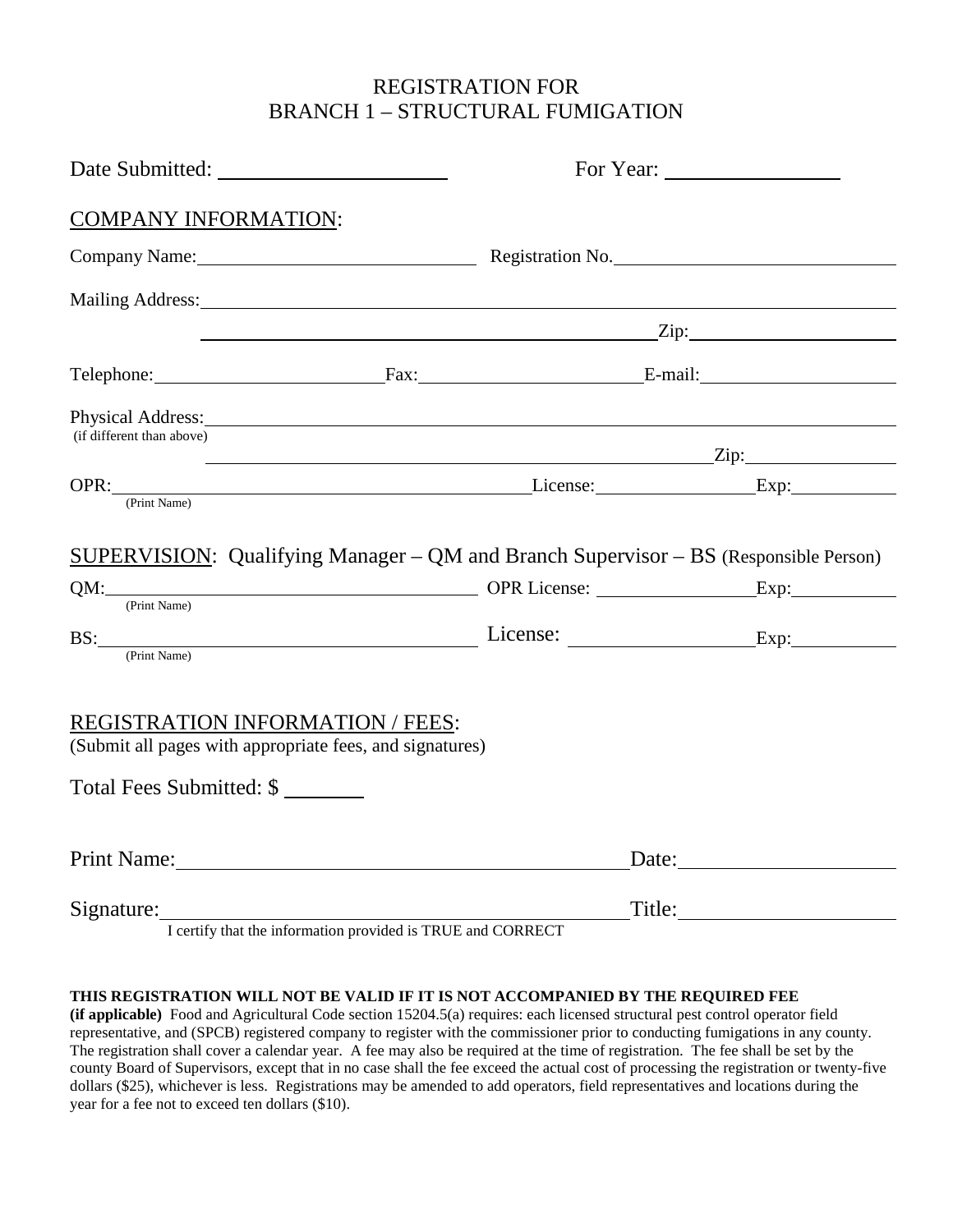# REGISTRATION FOR BRANCH 1 – STRUCTURAL FUMIGATION

## **ADDITIONAL BRANCH LOCATIONS**

| Date Submitted:                                                                 |              | For Year:               |               |  |  |  |  |
|---------------------------------------------------------------------------------|--------------|-------------------------|---------------|--|--|--|--|
| 1) BRANCH OFFICE (list all) performing work in the County:                      |              |                         |               |  |  |  |  |
| Branch Address: Registration No. Registration No.                               |              |                         |               |  |  |  |  |
| Telephone: Fax: Fax:                                                            |              |                         |               |  |  |  |  |
| SUPERVISION: Qualifying Manager - QM and Branch Supervisor (Responsible Person) |              |                         |               |  |  |  |  |
| QM: CPrint Name) OPR Lic: Exp: Exp:                                             |              |                         |               |  |  |  |  |
| BS: Exp: Exp: Exp:                                                              |              |                         |               |  |  |  |  |
| 2) BRANCH OFFICE:<br>Branch Address: Registration No.                           |              | $\frac{1}{\text{Zip:}}$ |               |  |  |  |  |
| Telephone: Fax: Fax:                                                            |              |                         |               |  |  |  |  |
| SUPERVISION: Qualifying Manager - QM and Branch Supervisor (Responsible Person) |              |                         |               |  |  |  |  |
| (Print Name)                                                                    |              |                         | OPR Lic: Exp: |  |  |  |  |
| BS: <u>(Print Name)</u>                                                         |              |                         | License: Exp: |  |  |  |  |
| 3) BRANCH OFFICE:<br>Branch Address: Registration No.                           |              |                         |               |  |  |  |  |
|                                                                                 |              | $\frac{1}{2}$ Zip:      |               |  |  |  |  |
| Telephone:                                                                      | Fax:         |                         |               |  |  |  |  |
| SUPERVISION: Qualifying Manager - QM and Branch Supervisor (Responsible Person) |              |                         |               |  |  |  |  |
| QM:                                                                             | (Print Name) | OPR Lic: Exp:           |               |  |  |  |  |
| BS:                                                                             |              | License:                | $\exp$ :      |  |  |  |  |